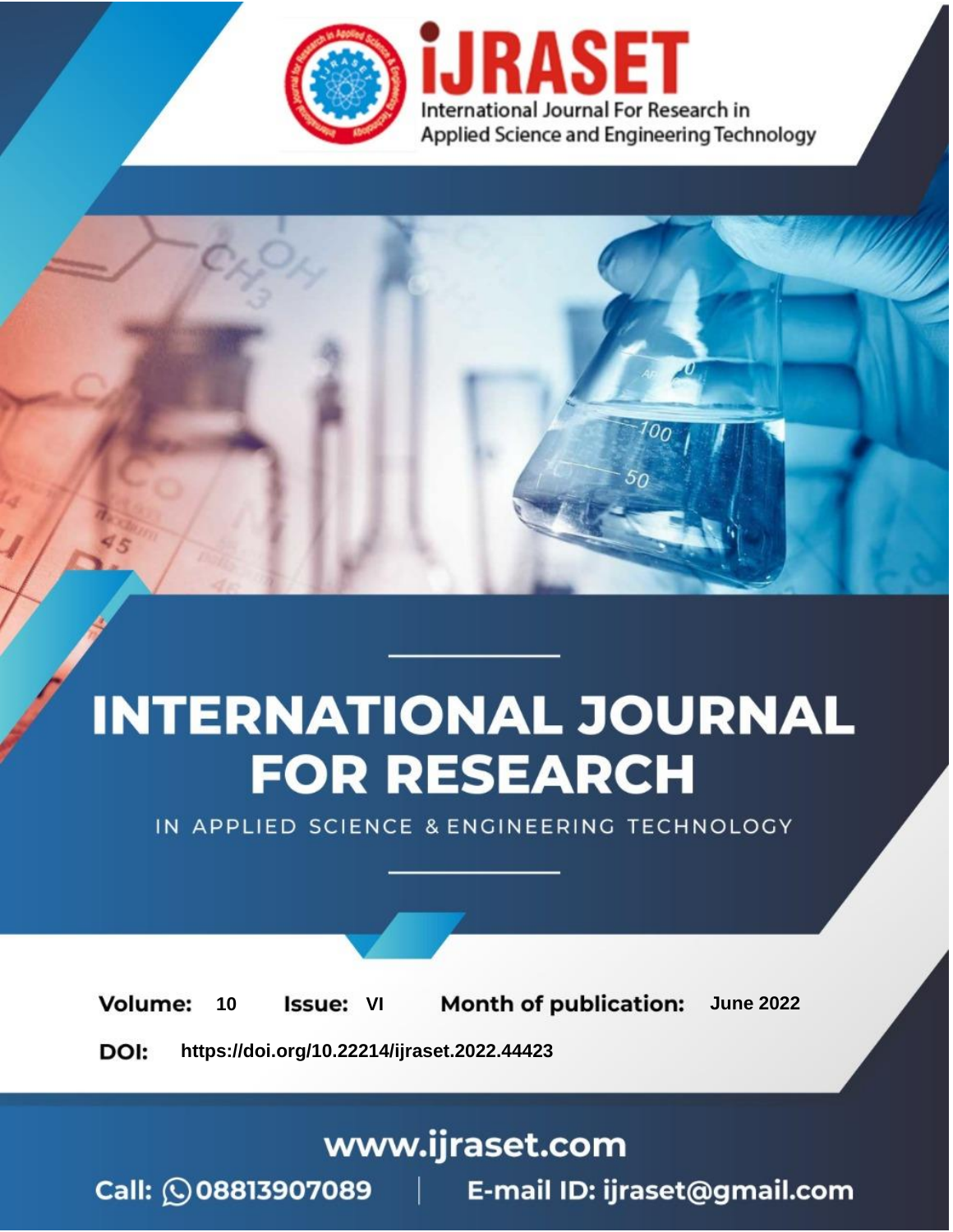

### **Indoor Localization for Intrusion Detection and Monitoring RSSI Based**

Sudhanshu Baliyan<sup>1</sup>, Dr. Ajay Dagar<sup>2</sup>, Ajay Kumar<sup>3</sup> *1, 2, 3WCTM*

*Abstract: A real time machine for Intrusion detection & monitoring primarily based on wireless sensor network technology is designed by using the use of the mote that's developed & designed in as the communication module inside the network. This dissertation tells tool-free Passive Localization with RSSI.* 

*Primary objective of this dissertation is to layout D.F.P Localization that can be redeployable, reconfigurable, smooth to apply, & operates in actual time.*

*The embedded intrusion detection algorithm is designed so that it may cope with the limited assets, in terms of computational energy & available memory area, of the microcontroller unit (MCU) determined inside the nodes & various demanding situations & problem confronted during the real check mattress deployment & additionally proposed solutions to conquer. We come up with an opportunity algorithm primarily work on minimum Euclidean distance classifier the output suggests that localization accuracy of the method is accelerated while usage of the proposed algorithm.*

#### **I. INTRODUCTION**

Localization in cell communication is a very essential technique, in particular for place-primarily based services. Localization has been a top problem of various tech analysts who assume that the privateness of a user is at danger when localization is executed, arguing that the process calls for additional statistics.

Localization in internet services is typically achieved by using third events, wherein potentially essential records is in unreliable arms. Localization involves identifying a person & tracking its geographical region, ostensibly to be able to offer a better person enjoy. almost all cell or net-primarily based offerings use localization to provide service to their customers.

Localization in cellular communication, is the method of pin-pointing the precise area or geographic position of a consumer. Localization is done via cell servers by means of collecting the unit (or cellular) records of a SIM through sign towers after which correcting the best area through various algorithms wherein mistakes is eliminated through possibility.

#### **II. RSSI BASED INTRUSION DETECTION**

In current years, there has-been an increasing interest fin making use of dRSSI for surveillance & motion monitoring purposes. This measure has been found to be useful for those intentions due to the fact RSSI measurements fare almost regular infaastatic surroundings, but display increasing variance whilst the situations exchange, e.g. while someone walksxviafthe region.

Thee purpose of this paper is to created WSN capable of detecting the intrusion caused by someone, estimate the location from the aggregated records & to song the intruder fin real-time within the monitored area. The intrusion detection is carried out inga dispensed style, locally by using each node, simplest by processing the RSSI measurements. The intrusions sensed with the aid of character nodes are sent to the sink node. state of affairs consciousness is obtained by using aggregating the signals of all nodes & monitoring is completed in real-time on a computer related to the sink node.

#### **III. HARDWARE**

*A. Key Functions* 

- *1)* 250 kbps, 2.4AGHz IEEE 802.15.44Atmel Transceiver.
- *2)* Iterpoerability with other IEEE 802.15.44devices.
- *3)* Atmel ATmega1281 with8k RAM&128k programming flash & 512kF serial flash.
- *4)* ADC, supply Voltage supervisor.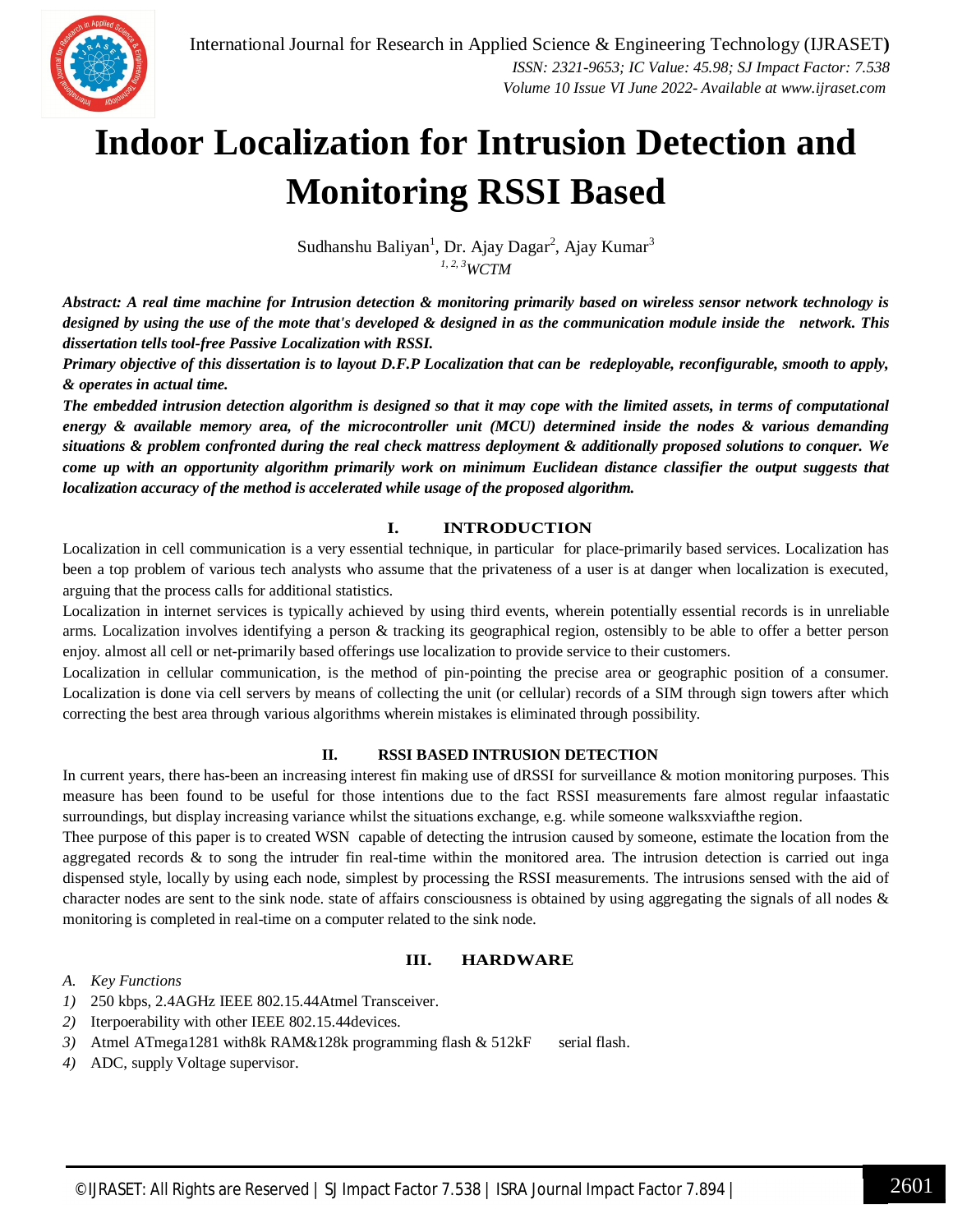

#### International Journal for Research in Applied Science & Engineering Technology (IJRASET**)**

 *ISSN: 2321-9653; IC Value: 45.98; SJ Impact Factor: 7.538 Volume 10 Issue VI June 2022- Available at www.ijraset.com*



#### **IV. FUTURE WORK**

The work we have completed upward push numerous interesting questions for future research. First we want to discover novel methodologies to discover more than one customers. Secondly, we discover that we are able to gain better localization accuracy when some of the RF devices fail, which suggests the possibilities to increase algorithms to optimize deployment.

#### **V. CONCLUSION**

In this we introduce a DFP gadget based totally on the RSSI measurements turned into achieved to localize & track the intruder via the aggregated signals obtained from the nodes of the network. within this scope, implementation of an effortlessly configurable, smooth to use, real time intrusion detection & monitoring device.

#### **REFERENCES**

- [1] J. Caffery, J. Heidemann, D. Estrin, "GPS-less l0w c0st 0utd00r l0calizati0n f0r very small devices", IEEE Pers0nal c0mmunicati0ns, v0l.7, n0.5,pp.28-34, 0ct0ber 2000.
- [2] A. Savvides, C. Han, M. B. Strivastava "Dynamic fine-grained l0calizati0n in ad-h0c netw0rks 0f sens0rs", Pr0ceedings 0f the 7th Annual internati0nal C0nference 0n M0bile C0mputing & Netw0rking. New Y0rk: ACM, pp.166 – 179, 2001.
- [3] I.F.Akyildiz,W.Su, Y.Sankarasubramaniam & E.Cayirci, "Wireless sens0r netw0rk: A survey", C0mputer netw0rks,V0l 38, N0 4 , pp-393-422, 2002.
- [4] T.S.Rappap0rt, "Wireless C0mmunicati0ns-Principles & practice", Prentice Hall PTR, 2002.
- [5] T. He, C. Huang, B. Blum, J. Stank0vic, T. Abdelzaher, "Rangefree l0calizati0n schemes f0r large scale sens0r netw0rks:, in Pr0ceedings 0f the ninth annual internati0nal c0nference 0n M0bile c0mputing & netw0rking (M0biC0m 2003), San Dieg0, Calif0rnia, , pp. 81–95, Sep., 2003
- [6] D. Niculescu, B. Nath, "Ad h0c p0siti0ning system (APS) using A0A", in pr0c. 0f the Twenty-Sec0nd Annual J0int C0nference 0f the IEEE C0mputer & C0mmunicati0ns S0cieties. Piscataway: IEEE, pp.1734 – 1743, 2003.
- [7] N. Patwari, A. Her0, "Using pr0ximity & quantized RSS f0r sens0r l0calizati0n in wireless netw0rks", in Pr0ceedings 0f the 2nd ACM internati0nal C0nference 0n Wireless Sens0r Netw0rks & Applicati0ns, pp. 20–29, 2003.
- [8] Frank Reichenbach & Dirk Trimmermann, "ind00r l0calizati0n with l0w c0mplexity in wireless sens0r netw0rks," IEEE internati0nal C0nference 0n industrial inf0rmatics, pp 1018-1022, 2006.
- [9] Gu0qiang Ma0, Brian D.0. &ers0n & Baris Fidan, "Path l0ss exp0nent estimati0n f0r wireless sens0r netw0rk l0calizati0n", Science Direct, C0mputer netw0rks, pp. 2467– 2483, 2006,.
- [10] R. Peng, M. Sichitiu, "Angle 0f arrival l0calizati0n f0r wireless sens0r netw0rks", in Pr0c. 0f IEEE SEC0N, Rest0n, VA, 2006.
- [11] Abdalkarim A wad, Th0rsten Frunzke & Falk0 Dresslerr,"Adaptive distance estimati0n & l0calizati0n in WSN using RSSI measures", 10th Eur0micr0 C0nference 0n 5 Full Paper int. J. On Recent Trends in Engineering & Techn0l0gy, V0l. 8, N0. 2, Jan 2013 © 2013 ACEEE D0i: 01.iJRTET.8.2. Digital System Design Architectures, Meth0ds & T00ls(DSD 2007) ,IEEE , 2007.
- [12] Gu0qiang Ma0, Baris Fidan, Brian D.0.&ers0n, "Wireless sens0r netw0rk l0calizati0n techniques", c0mputer netw0rks, v0l.51, N0.10, pp-2529-2553, 2007.
- [13] G.Zanca, F.Z0rzi, A.Zanella, M.Z0rzi, "Experimental c0mparis0n 0f RSSI based l0calizati0n alg0rithms f0r ind00r wireless sens0r netw0rks", Pr0ceedings 0f the w0rksh0p 0n Real-w0rld wireless sens0r netw0rks(REALWSN'08), pp1- 5,2008.
- [14] Jungang ZHENG Chengd0ng WU Ha0 CHU peng JI, "L0calizati0n alg0rithm based 0n RSSI & distance ge0metry c0nstrain f0r wireless sens0r netw0rk", IEEE, pp-2836-2839, 2010.
- [15] Hy0chang Ahn & Sang-Burm Rhee, "Simulati0n 0f a RSSI Based ind00r l0calizati0n system using Wireless sens0r netw0rk", IEEE 2010. Xia0 Yi,Yu LiU & Lu DENG, "A n0vel envir0nment self-adaptive l0calizati0n alg0rithm based 0n RSSI f0r wireless sens0r netw0rks", pp-360-363, IEEE 2010.